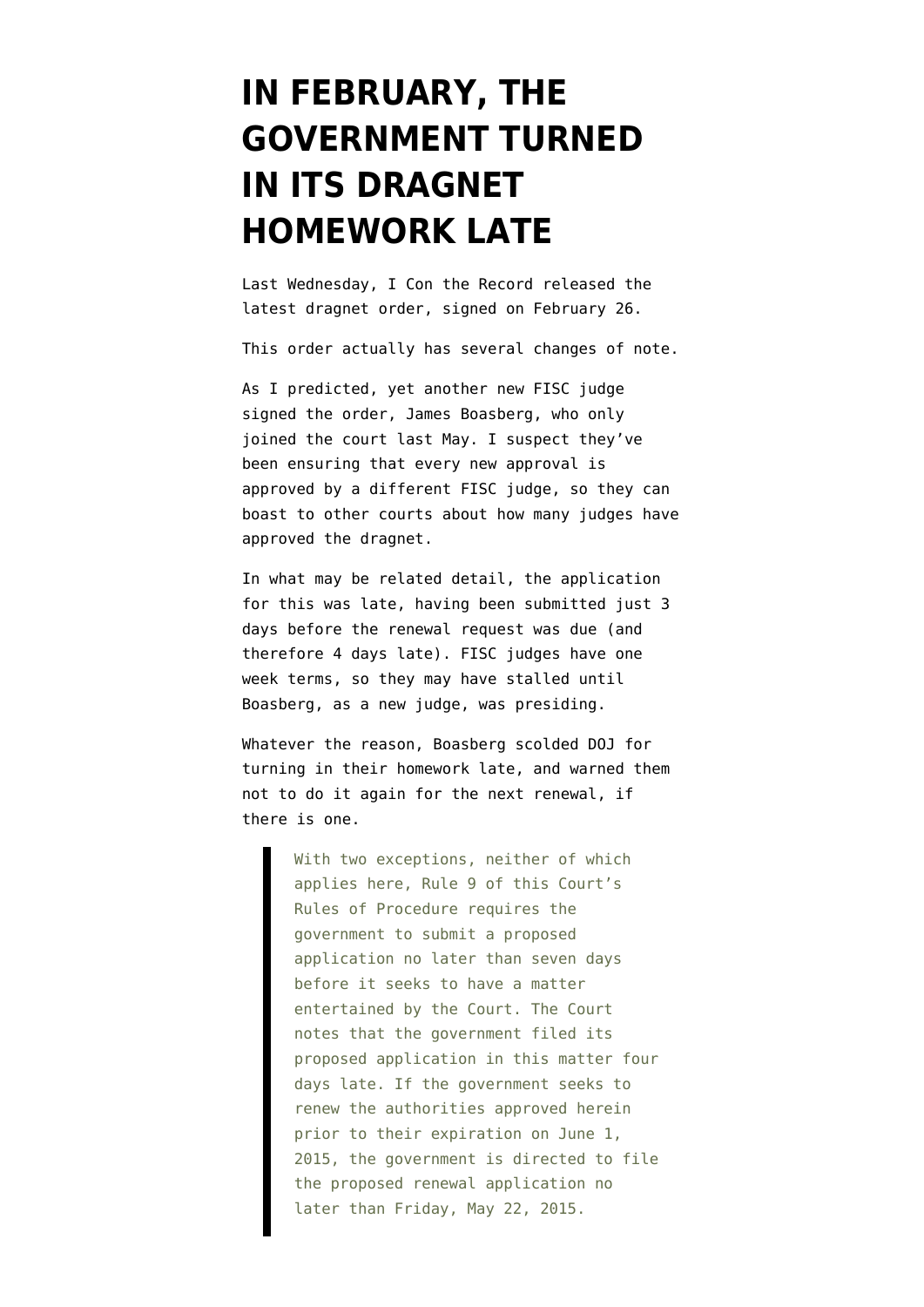Curiously, Boasberg doesn't discuss the five-day longer period of collection under this order, he just sets it.

Boasberg also laid out how the government must proceed under each of three scenarios.

First, if any of the 3 Appellate Courts reviewing the dragnet issue an opinion, "the government is directed to inform the Court promptly if the government's implementation of this Order has changed as a result."

Equally important, if Congress does pass some kind of new law, it must tell the court about anything the Court hasn't already considered.

> If Congress has enacted legislation amending 50 U.S.C. § 1861 prior to a request for renewed authorities, the government is directed to provide, along with its request, a legal memorandum pursuant to Rule 11(d) of this Court's Rules of Procedure addressing any issues of law raised by the legislation and not previously considered by the Court.

This last bit is important. Some things connection rather than contact chaining — would be codified if USA Freedom Act were to pass. But the Court has already considered it; it has been part of dragnet orders for over a year. Some USAF supporters had assumed new definitions in the bill would elicit new opinions that would be treated under the bill's transparency provisions, but that's only if the government believes the FISC has never reviewed it. So (for example) we might never know how the FISC has permitted the government to interpret selection term if it deems that the same as selection term it is using.

Finally, in language that might address the possibility [Charlie Savage raised in November](http://www.nytimes.com/2014/11/20/us/politics/nsa-phone-data-collection-could-go-on-even-if-a-law-expires.html?_r=0) that the government would continue doing what it is doing, because the underlying "investigation" remains the same, and therefore no extension is required — if nothing happens, the Court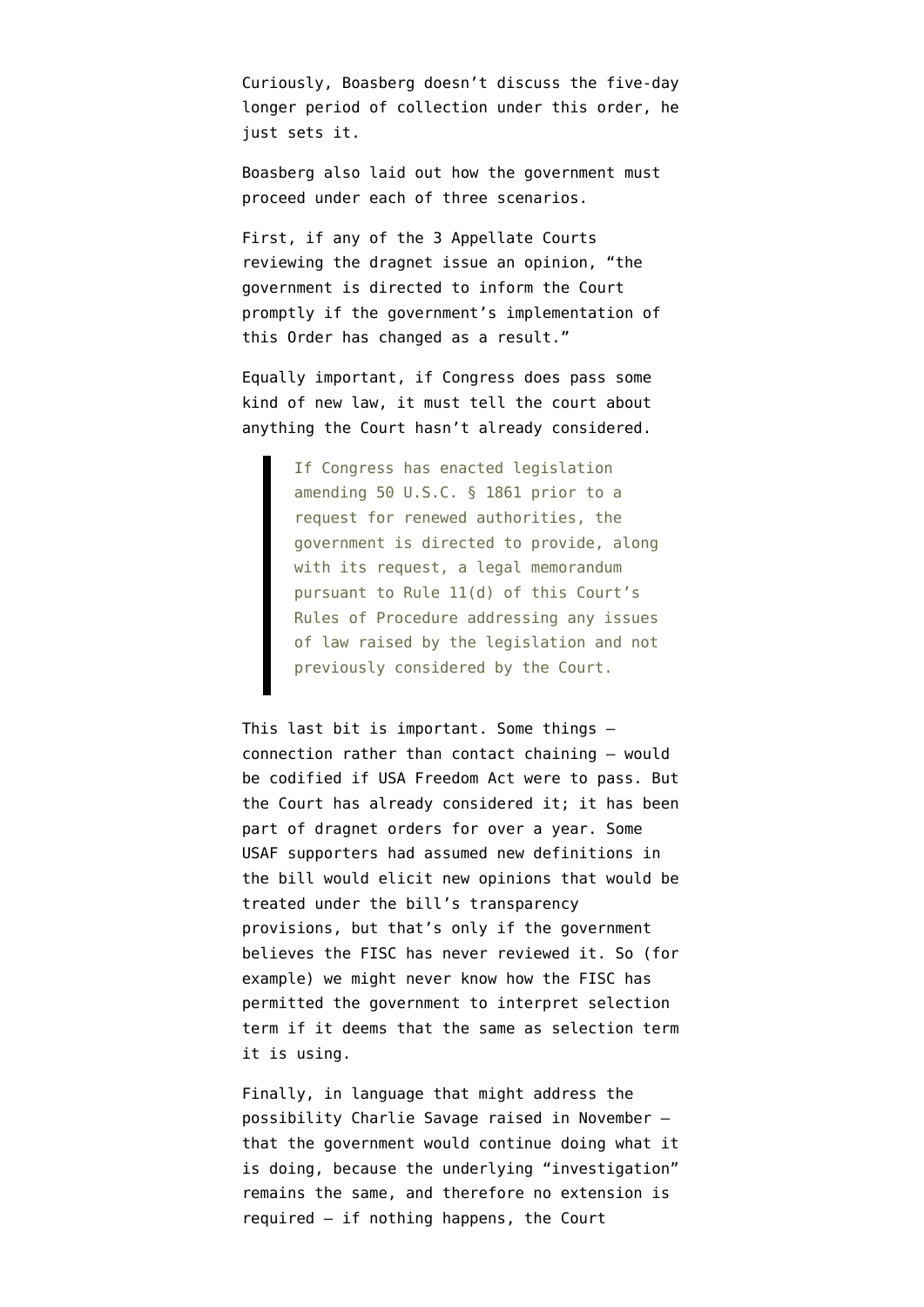If Congress, conversely, has not enacted legislation amending § 1861 or extending its sunset date, established by Section 102(b) of Public Law 109-177, 120 Stat. 195, as most recently amended by Section 2(a) of Public Law 112-14, 125 Stat. 216, the government is directed to provide a legal memorandum pursuant to Rule 11(d) addressing the power of the Court to grant such authority beyond June 1, 2015.

Section 102(b) of [Public Law 109-177](http://www.gpo.gov/fdsys/pkg/PLAW-109publ177/html/PLAW-109publ177.htm) is the section Savage pointed to that might permit the dragnet to continue.

> (2) Exception.–With respect to any particular foreign intelligence investigation that began before the date on which the provisions referred to in paragraph (1) cease to have effect, or with respect to any particular offense or potential offense that began or occurred before the date on which such provisions cease to have effect, such provisions shall continue in effect.

That basically says the Court is aware of this discussion, either because it reads the NYT or because the government has mentioned it. This order doesn't tip a hand on how FISC would regard this claim, but it does make clear it considers it a distinct possibility.

Note, unless I'm missing something, no language like this appears in any of the unredacted sections of previous dragnet orders, not even when Congress was giving the government straight renewals. We can't be sure, but that certainly seems to suggest the Court has been having conversations — either by itself or with the government — about alternatives in a way Bob Litt and others are not having publicly.

Which brings me back to the government's late